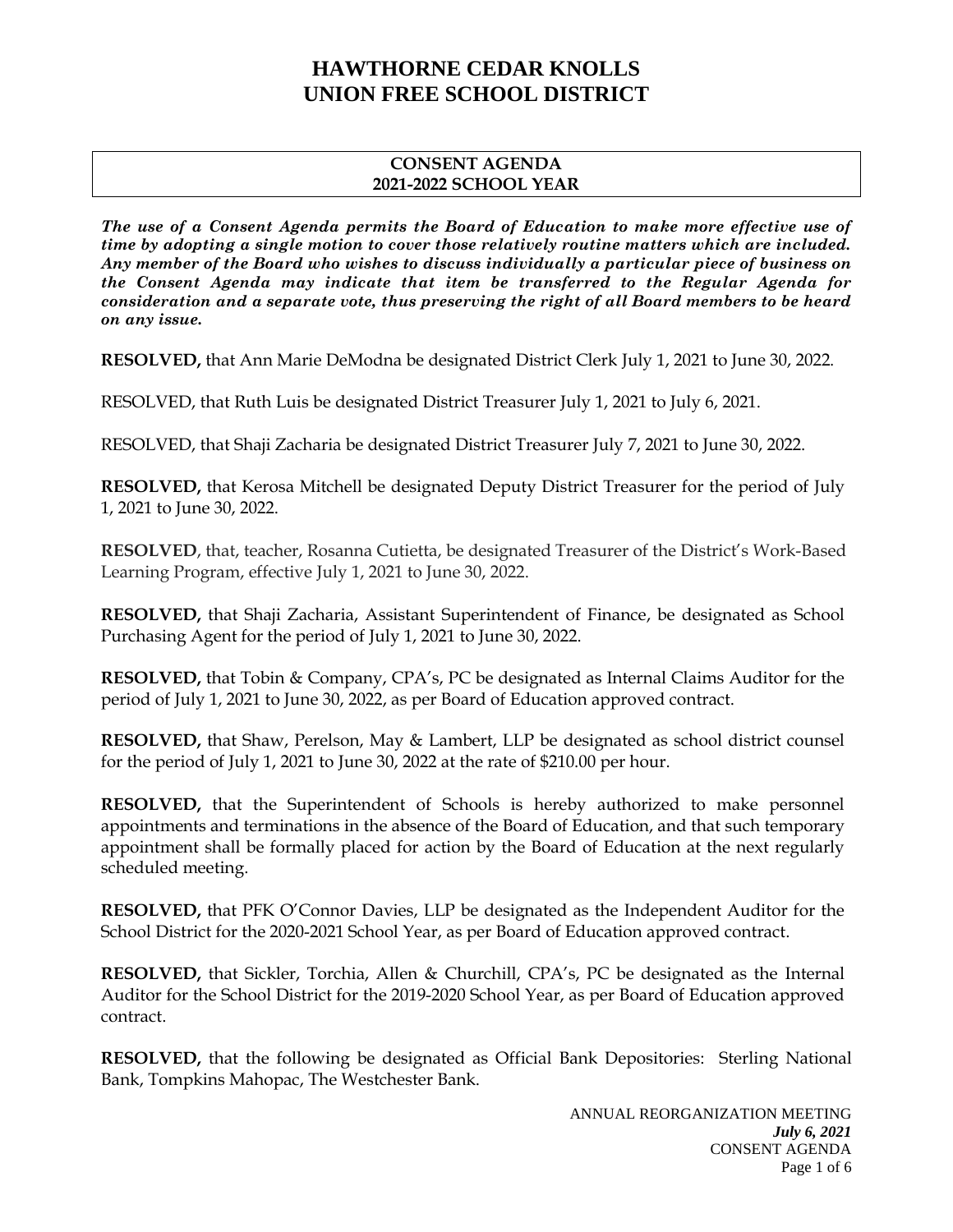**RESOLVED,** that the authorized signature on all checks be that of the District Treasurer and/or the Deputy District Treasurer.

**RESOLVED,** that the above designated Official Bank Depositories (Herein after called the "Bank") is hereby authorized to honor, for the account and to the debit of this Corporation, each check, draft, wire/ACH or other order for the payment of money (inclusive of any such as may be payable to any of the Officers or other persons hereinafter specified) drawn in the name of this Corporation on this Corporations account(s) with the Bank, bearing or purporting to bear the facsimile signatures of any one (1) of the above authorized signatures, which resemble(s) the specimen(s) thereof at any time(s) filed with the Bank by the Secretary or other Officer of this Corporation; also, that the honoring heretofore by the bank of any such items drawn as aforesaid is hereby ratified, confirmed and approved; That any and all resolutions, heretofore adopted by the Board of Directors of this Corporation and certified to the bank, as now governing the operation of this Corporation's aforesaid account(s) with it, are hereby continued in full force and effect, except as the same may be supplemented or modified by the forgoing part of this resolution, and That the said Bank may rely upon this resolution unless, and except to the extent that, this resolution shall be revoked or modified by a subsequent resolution of this Board, and until a certified copy of such subsequent resolution has been received by the bank.

**RESOLVED,** that the Board hereby authorizes the Board President, or the Vice President in the Board President's absence, to execute up to and including \$2,750,000.00 Revenue Anticipation Notes (RAN), and effect borrowing up to said amount during the 2021-2022 school year in anticipation of revenues to be received in the form of State Aid from the State of New York and payments from school districts during the current fiscal year of said School District commencing July 1, 2021, and renewals thereof, if necessary.

Said notes shall be sold privately to one or more banks to be determined, at the prevailing interest rate, where they shall be redeemed upon maturity, which date shall not extend beyond the close of the applicable period provided in the Local Finance Law for the maturity of such notes. All other matters, except as provided herein, related to such note, shall be determined by the Board President or the Board Vice President in his/her absence, including the power to designate such notes as "qualified tax exempt obligations" pursuant to the provisions of Section 265(b)(3) of the Internal Revenue Code of 1986; and **BE IT FURTHER RESOLVED**, that the Board of Education ratifies the actions of the Board President and Vice President, in issuing an aggregate amount of \$2,750,000 Revenue Anticipation Notes during the 2021-2022 School Year.

**RESOLVED**, that Omni Financial Group, Inc. be designated as the Third Party Administrator of Employer's 403(b) and 457(b) plan.

**RESOLVED,** that **The Journal News** be designated as the official school newspaper.

**RESOLVED,** that the Board of Education reviewed the District Policies and the Board approves and accepts the District Policy Manual as presented.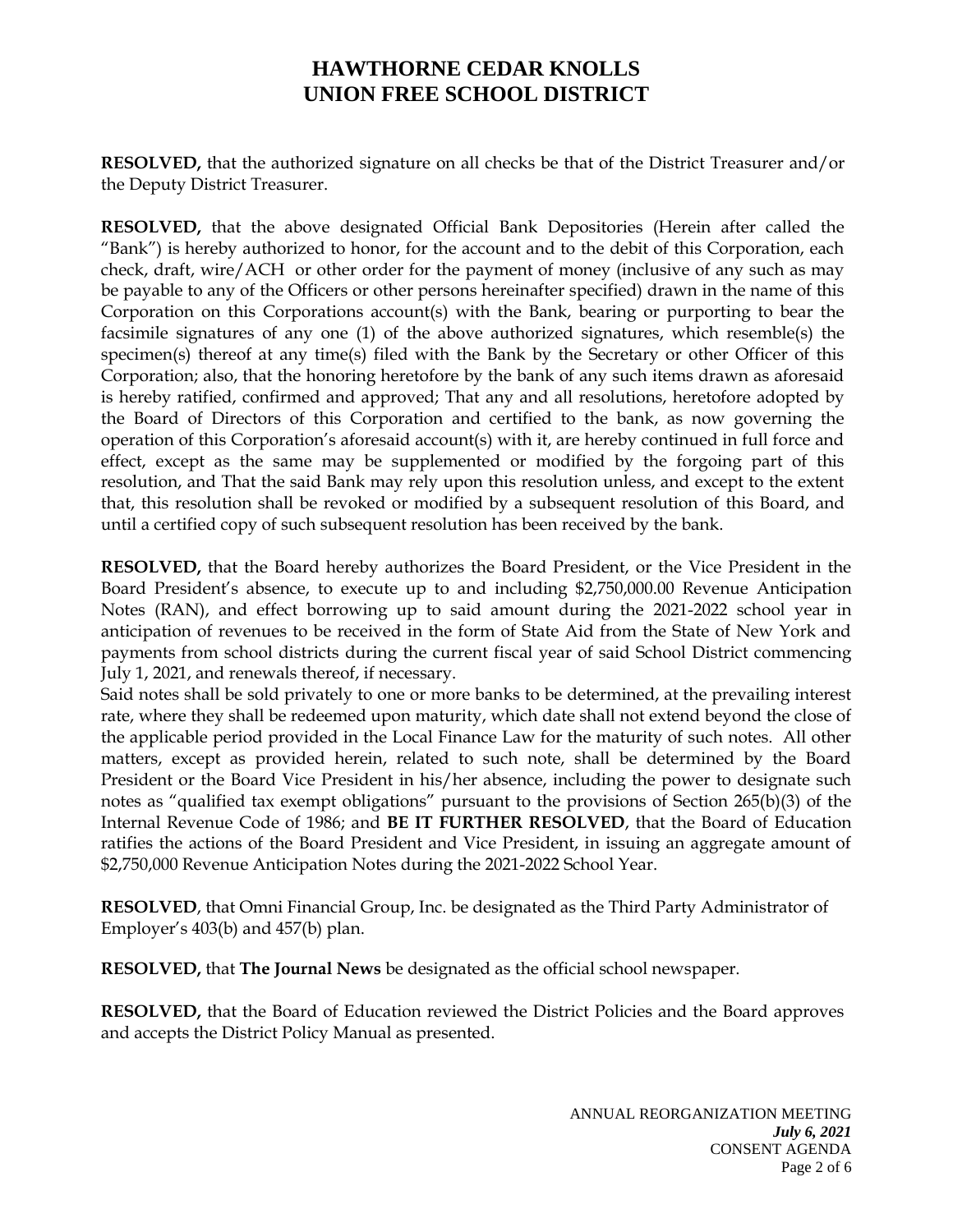**RESOLVED,** that the Superintendent of Schools, be designated/authorized (alternate: Director of Curriculum and Instruction) to:

- approve the attendance of staff at Conferences, Conventions and Workshops
- apply for grants

**RESOLVED,** that the Chief School Officer be authorized to approve budget transfers, up to and including \$10,000 per line, subject to the Guidelines of the Commissioner's Regulations.

**RESOLVED,** that the Assistant Superintendent of Finance (or his/her designee) shall be**:** 

- Authorized to certify payrolls
- Authorized to submit bid notices to newspapers
- Authorized to open bids (alternates: District Clerk, Superintendent of Schools, Board Members)
- Authorized to invest funds as permitted by law
- Authorized to issue Revenue Anticipation Notes to meet the district's obligations until revenue is received, the total not to exceed the amount as established by the Board of Education in a separate resolution

**RESOLVED,** that the Assistant Superintendent of Finance (also Purchasing Agent), and the District Deputy Treasurer, be bonded in the amount of \$600,000 for the 2021-2022 School Year.

**RESOLVED**, the District Clerk, be authorized, when needed, to select and appoint the next available Impartial Hearing Officer, according to the rotational list as provided and maintained by New York State Education Department.

**RESOLVED,** that a Petty Cash Fund be established in the amount of \$300.00; to be distributed as follows:

> \$100 Business Office \$100 Superintendent's Office \$100 Linden Hill School

**RESOLVED**, that the per-diem rate for substitutes be as follows:

| Substitute Administrator (Certified) | - \$450.00 per diem |
|--------------------------------------|---------------------|
| Substitute Teacher (Certified)       | - \$150.00 per diem |
| Substitute Teacher (Non-Certified)   | - \$125.00 per diem |
| Substitute Nurse (R.N.)              | - \$150.00 per diem |
| Substitute Nurse (LPN)               | - \$125.00 per diem |
| <b>Licensed Nurse Practitioner</b>   | - \$55.00 per hour  |
| Substitute Clerical                  | - \$125.00 per diem |
| Substitute Maintenance Worker        | - \$125.00 per diem |
| Substitute Bus Driver                | - \$125.00 per diem |

### **Geller House School Substitutes**:

Substitute Teacher (Certified) - \$200.00 per diem Substitute Teacher (Non-Certified) - \$150.00 per diem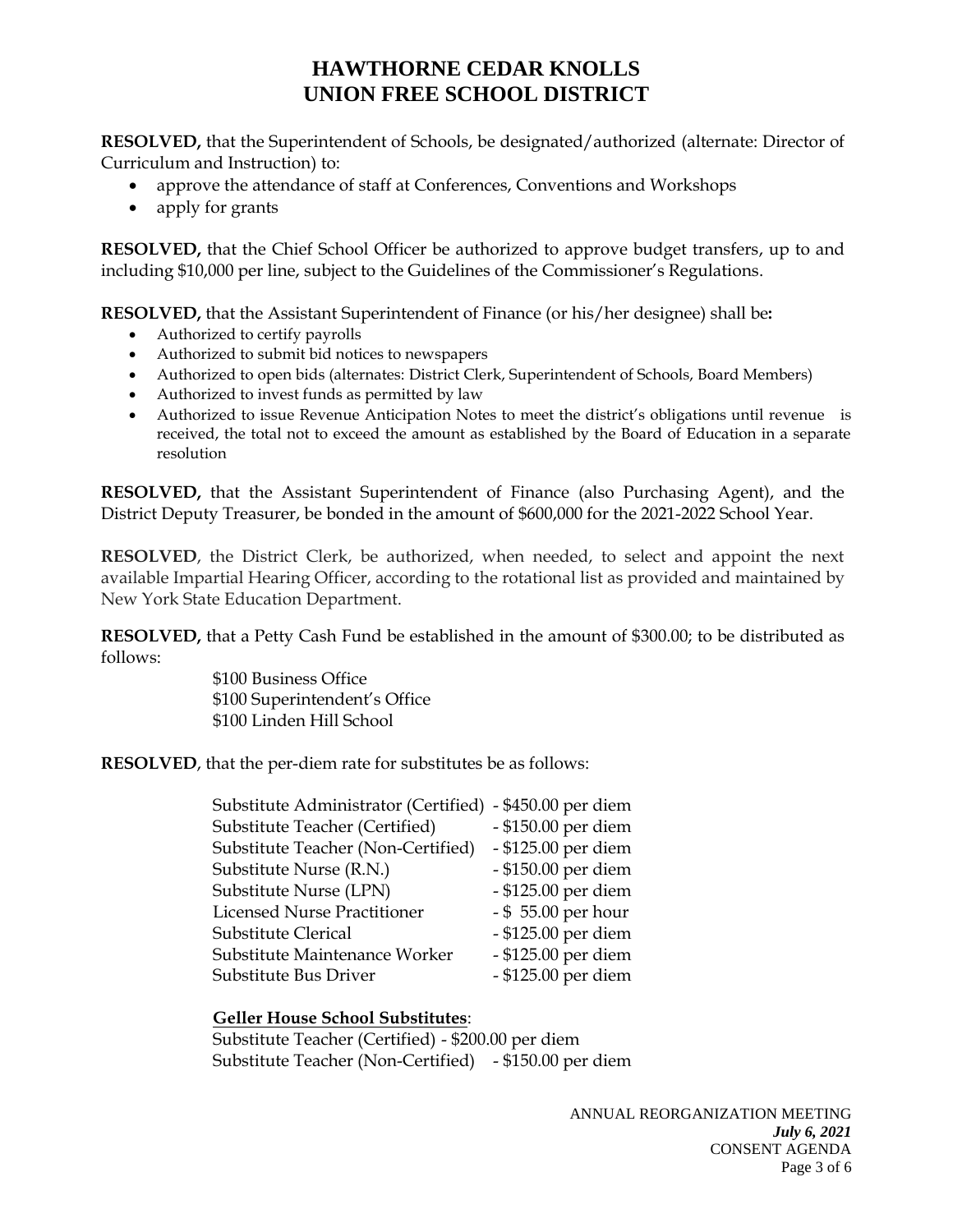**RESOLVED**, that the mileage reimbursement rate be the approved Internal Revenue Service rate, as established and amended by the IRS.

**RESOLVED,** that Hawthorne Cedar Knolls UFSD participates in BOCES services.

**RESOLVED**, that Jonathan Muro, as Director of Facilities, be appointed as Asbestos Designee, pursuant to the Asbestos Hazard Emergency Response Act (AHERA).

**RESOLVED**, that AEI Data Services, LLC be designated Chief Information Officer (CIO).

| $\overline{\phantom{a}}$<br>§3214 Hearing Officer | Director of Curriculum and Instruction |
|---------------------------------------------------|----------------------------------------|
| §504 Compliance Officer                           | Director of Curriculum and Instruction |
| Privacy Officer (HIPPA)                           | Director of PPS                        |
| Data Protection Officer                           | Director of Curriculum and Instruction |
| Records Access Officer                            | Assistant Superintendent of Finance    |
| Records Management Officer                        | Assistant Superintendent of Finance    |
| Title IX Compliance Officer                       | Director of Curriculum and Instruction |
| <b>Sexual Harassment Officers</b>                 | Director of Curriculum and Instruction |
|                                                   | Director of PPS                        |
| Liaison for Homeless Students                     | Director of PPS                        |
| Whistleblower Compliance Officer                  | Director of PPS                        |
| ADA Compliance Officer                            | Director of PPS                        |
| Civil Rights Compliance Officer                   | Assistant Superintendent of Finance    |
| Dignity for All Students Act Coordinator          | Dr. Ellen Bergman                      |
| (District-wide Coordinator)                       |                                        |
| Dignity for All Students Act Coordinator          | Dr. Vikki Palmer                       |
| (Geller House School)                             |                                        |
| Dignity for All Students Act Coordinator          | Ms. Marjorie Clarke, LMSW              |
| (Linden Hill High School)                         |                                        |
| Dignity for All Students Act Coordinator          | Mr. Joseph Agovino, M.S.Ed.            |
| (Cedar Knolls Academy)                            |                                        |
| Dignity for All Students Act Coordinator          | Ms. Marjorie Clarke, LMSW              |
| (Achieve Alternative High School)                 |                                        |

**RESOLVED**, the following are designated Impartial Hearing Officers:

**RESOLVED,** that the Superintendent of Schools, or his designee, be designated Legislative liaison.

**RESOLVED,** that the Board President, or his designee, be designated BOCES liaison.

**RESOLVED,** that the Board appoints Shaji Zacharia, Assistant Superintendent of Finance, as representative of the School District to the serve on the SWSCHP Board of Governors.

**RESOLVED,** that Director of PPS be designated Special Education liaison.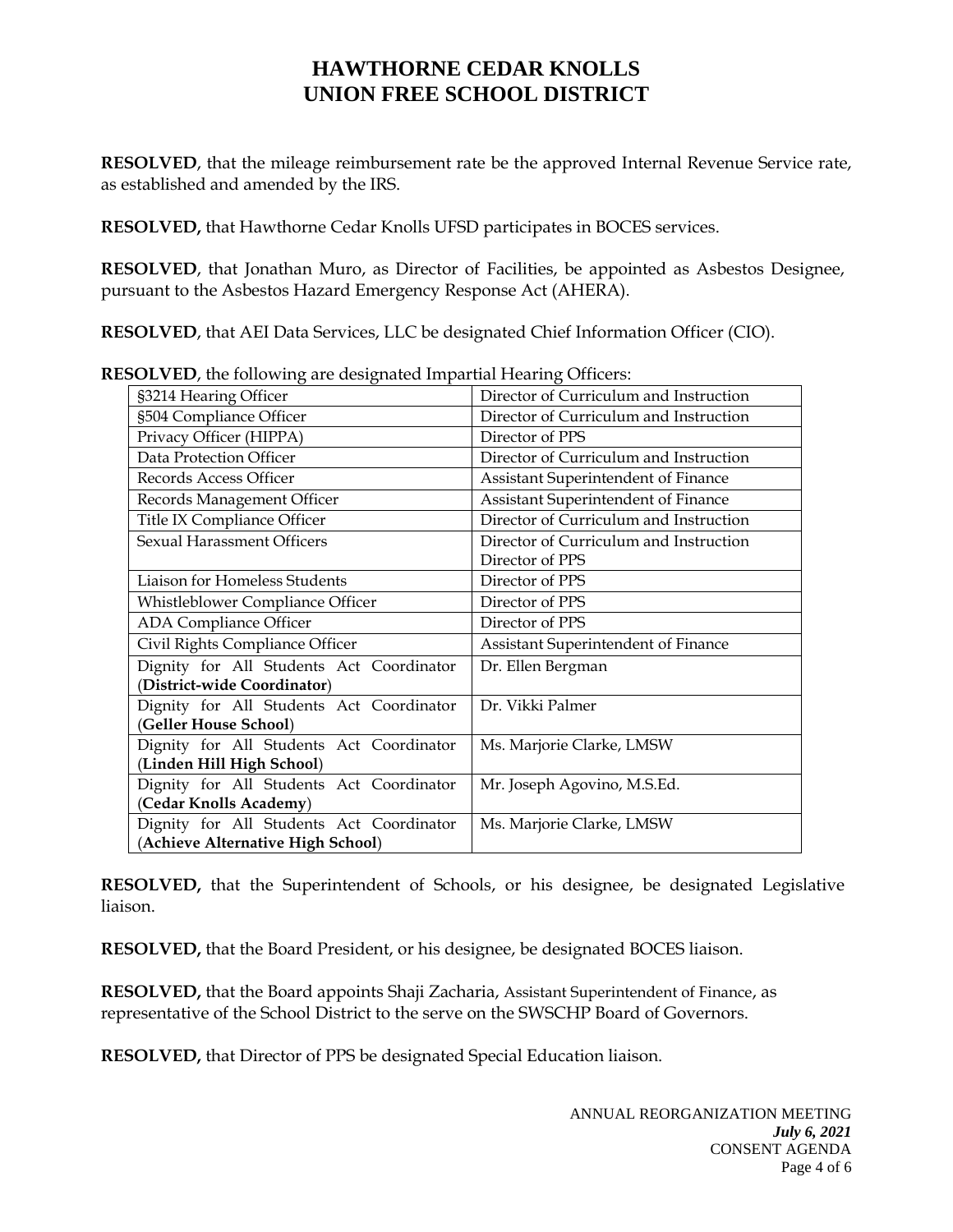**RESOLVED,** that Dr. Ellen Bergman be designated CSE Chair for the period of July 1, 2021 through June 30, 2022.

**RESOLVED,** that School Psychologists be designated as additional CSE Chairs.

**RESOLVED,** that Jennifer Lovett & Rochelle Pruzan be designated as CSE Parent Members to serve on the Committee on Special Education (CSE) for the 2021-2022 school year, with a travel reimbursement of \$30 per meeting.

**RESOLVED,** that Tawana Jenkins-Little be designated as CSE Surrogate Parents to serve on the Committee on Special Education (CSE) for the 2021-2022 school year, with a travel reimbursement of \$30 per meeting.

**RESOLVED,** that Cindee Ivker, M.D., be designated as School Physician for the 2021-2022 school year with an annual stipend of \$5,000.00 plus \$20 per physical.

**RESOLVED,** that James Larsson be designated as 19A Examiner for Bus Drivers for the 2021-2022 school year.

**RESOLVED,** that Eric Ford, Principal shall be authorized to act in place of the Principal of the Linden Hill High School, when the Principal is not present within the School District or is otherwise unavailable.

**RESOLVED,** that Robert Worden, Principal shall be authorized to act in place of the Principal of the Achieve Alternative High School, when the Principal is not present within the School District or is otherwise unavailable.

**RESOLVED,** that Robert Worden, Principal shall be authorized to act in place of the Principal of the Cedar Knolls Academy, when the Principal is not present within the School District or is otherwise unavailable.

**RESOLVED,** that Kristin Doyle and/or Christopher Bramman, shall be authorized to act in place of the Principal of Geller House, when the Principal is not present within the School District or is otherwise unavailable.

**RESOLVED,** that the Special Education Plan be re-adopted for the 2021-2022 School Year.

**RESOLVED,** that the Annual Professional Performance Review (APPR) be re-adopted for the 2021-2022 School Year.

**RESOLVED,** that the Professional Development Plan (PDP) be re-adopted for the 2021-2022 School Year.

**RESOLVED,** that the Code of Conduct and Code of Ethics be re-adopted for the 2021-2022 School Year.